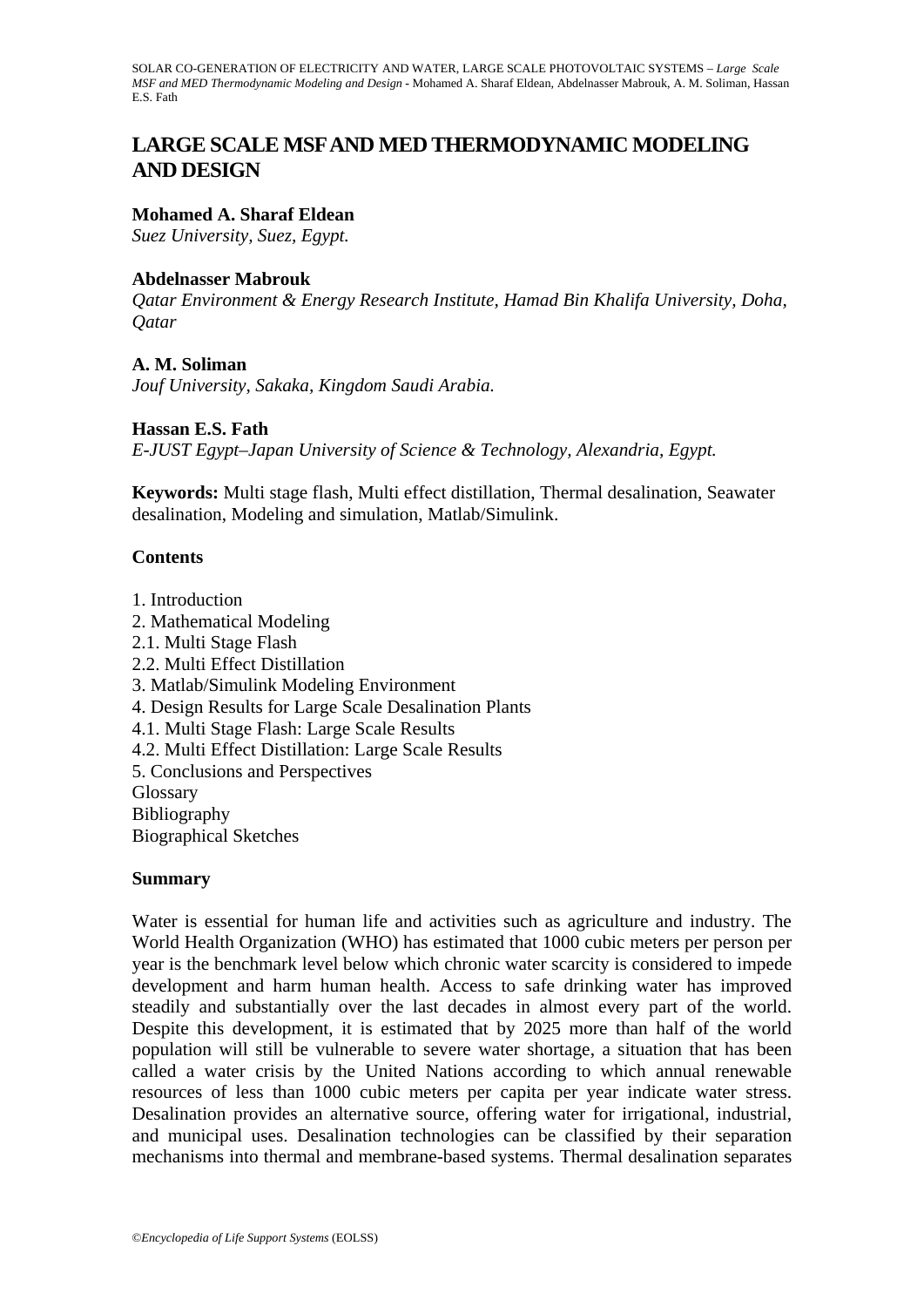salt from water by evaporation and condensation. Thermal desalination includes multistage flash, multi-effect distillation, mechanical vapor compression, and thermal vapor compression. Among these techniques, multi-stage flash and multi effect distillation are most widely used in the world for large-scale water production. This chapter introduces the reader to several major topics in design and simulation of large-scale thermal desalination plants (multi stage flash & multi effect distillation). After a brief introduction to the process principles, modeling and simulation issues for each type and configuration are discussed. Special emphasis is placed on design aspects for optimization. Towards the end a conclusion and perspective section summarizes the chapter.

### **1. Introduction**

Water and its natural resources are important for life on the earth. Water is particularly important for activities such as domestic use, agriculture, and industry. However, during the last few decades water shortage problems appeared in many countries, especially developing countries. Many remote areas of the world such as coastal desert areas in the Middle East or some Mediterranean and Caribbean islands are suffering from acute shortage of drinking water (El-Nashar, 2001). By the year of 2025, about 60% of the world population will be suffering from serious water shortages. Moreover, common use of unhealthy water in developing countries causes 80-90% of all diseases and 30% of all deaths (Fath, 2000). Due to the rapid growth of the worldwide demand for potable water, several scientists even consider such resource is more crucial than energy for the future (Dong, 2019). Desalination is a process of removing dissolved minerals from salty water for producing fresh water. Nowadays, thermal desalination processes account for more than 65% of the entire capacity of desalination industry (Dong, 2019).

Seawater desalination is and will be a fundamental process to deal with fresh water shortage in many regions of the world. Desalination technologies can be classified by their separation mechanisms into thermal and membrane systems. Thermal desalination separates salt from water by evaporation and condensation, whereas in membrane desalination water diffuses through a membrane, while salts are almost completely retained. Thermal desalination includes multi-stage flash, multi-effect distillation, mechanical vapor compression, and thermal vapor compression while membrane desalination contains reverse osmosis, ion exchange, and electro-dialysis processes. Multi effect distillation and multi-stage flash are the techniques that are most widely used in the world (Sharaf et al, 2011). Multi-stage flash (MSF) desalination process has been used for decades for making freshwater from seawater and is now the largest sector in desalination (Al-Hamahmy et al, 2016).

Multi-Stage Flash (MSF) evaporation process is currently the workhorse of the desalination industry with a market share close to 60% of the total world production capacity (El-Dessouky et al, 1999). Multi Stage Flash (MSF) process has also a possibility for use with solar power. Operation temperatures of multi-stage flash distillation systems allow the use of different solar collectors in solar powered plants (Garcia-Rodriguez and G6mez-Camacho, 1999). A conventional multi effect distillation (MED) process uses about half of the MSF pumping energy, and almost the same amount of thermal energy used by the MSF, if both have the same gain ratio (Sharaf et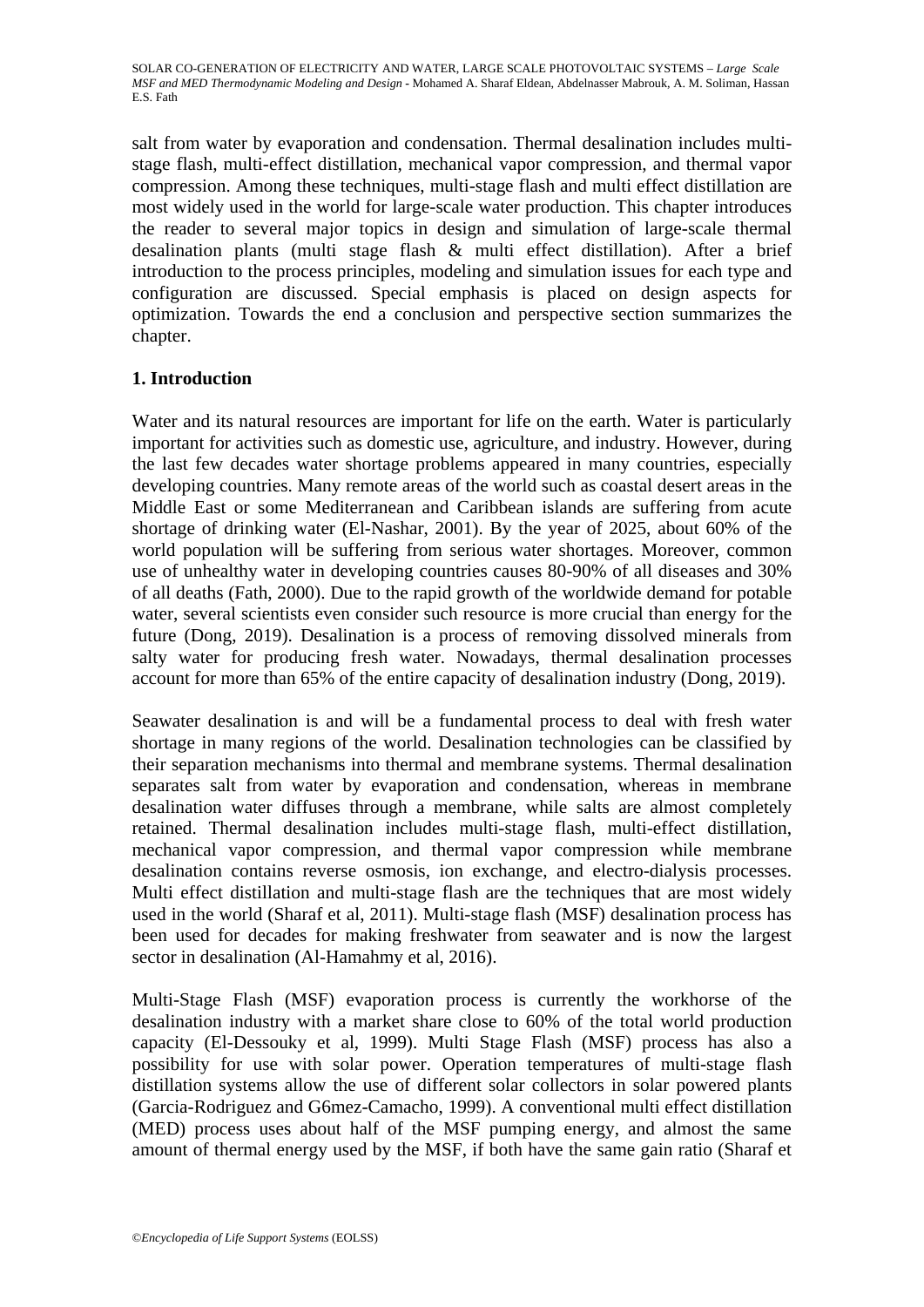al, 2011). However, a recent trend of using low-temperature MED allows the use of low temperature (in the range of  $70^{\circ}$ C) steam as heat source, and consequently of low exergy and low equivalent work. This can bring the MED consumed equivalent mechanical energy close to that consumed by an efficient RO system. An example construction in Abu Dhabi of an MED plant with a  $240,000$ m<sup>3</sup>/day capacity shows a breakthrough in large-scale MED plants (Bernhard and Zarza, 1996).

It is clear that MSF and MED are considered dominant in large-scale desalination industry; however, the processes need some improvements in order to compete with the other desalination technologies such as reverse osmosis and electro-dialysis. Therefore, modeling and simulation are considered a vital option in order to save time and cost. The simulation type is considered a very important dimension because it can decide the direction of the program. Henghua et al (2019) adopted a mathematical model of multistage flash (MSF) chamber based on the volume of fluid (VOF) multiphase modeling. Tanvir and. Mujtaba (2008) used gPROMS model builder optimal design and operation of MSF desalination process. Mabrouk et al (2006, 2007a, 2007b) created a software library by the use of graphical user interface (GUI) model created by the aid of visual basic toolbox. Thomas et al (Thomas et al, 1998) presented a mathematical model and its solution procedure to simulate the steady state and dynamic behavior of multistage flash desalination plants. Gambier and Badreddin, (2004) used Matlab/Simulink for properties of the flashing process. Al-Hamahmy et al (2016) modeled a special design for MSF by applying a method named "brine extraction". The technique involves extracting a part of the cooling brine from the water boxes and re-injecting this extracted brine directly into the flashing chambers; i.e., the extracted brine will not pass through the brine heater or high-temperature flashing stages. Economically speaking, brine extraction is expected to reduce the surface area of condenser tubes at the brine heater and high temperature flashing stages, and shift the vapor condensation heat load to lower temperature flashing stages, where a cheaper condenser tube material is used. Hamid Rezvani Dastgerdi et al, (2016) developed a new distributed boosted multi-effect distillation process to effectively harness low-grade "waste heat" in the temperature range 65°C-90°C. Palenzuela et al (2014) introduced a steady-state mathematical model of a vertically stacked forward feed multi-effect distillation (MED) plant. The model has been developed taking into consideration the same design and operational characteristics as the pilot MED plant at Plataforma Solar de Almería (PSA), in the southeast of Spain. Seungwon Ihm et al, (2016) introduced and energy cost comparison between MSF, MED and SWRO in order to investigate energy consumption.

Peyman Talebbeydokhti et al, (2017) presented a Low Temperature-MED system integrated with a novel Parabolic Trough Concentrated Solar Power plant. The study explored the use of the waste heat in CSP-DES plant to feed a Low Temperature-MED technology. Nannarone et al (2017) investigated an accurate and flexible model of the MED desalination process, implemented within the CAMEL-Pro<sup>TM</sup> Process Simulator. The model validation embraced some case studies, to prove the reliability of the tool. A remarkable result returned by the code, in terms of process variables and plant operational parameters, guaranteed an effective support in each design step. Zhe Dong et al (2019) introduced a lumped-parameter dynamic model for MED-TVC process. The plant control design is deployed as a program on Matlab/Simulink platform. It is quite clear from the literature that modeling techniques are diverse.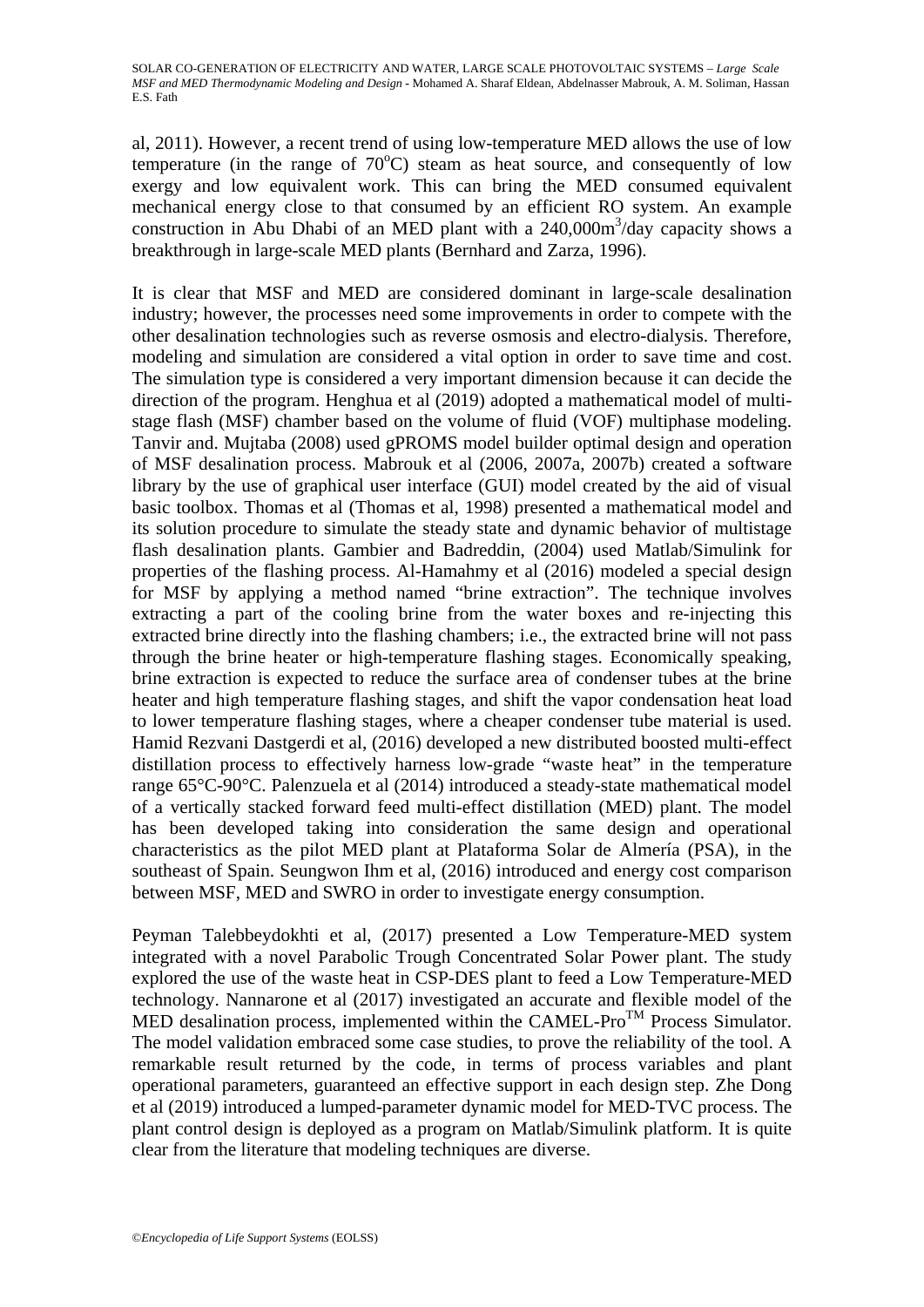Modeling techniques and simulation studies are considered a vital tool for design and optimization for both MSF and MED. As mentioned in the previous paragraph, a number of computer programs have been developed for desalination processes simulation, design and optimization. The available software packages of HOMER, Hybrid2, RETScreen, iHOGA, INSEL, TRNSYS, HYBRIDS, SOMES, SOLSTOR, IPSYS, ARES, and SOLSIM can only solve special cases of solar thermal or desalination systems. Some of these programs are focused only on Renewable Energies (RE) and the rest focus only on desalination without any combination between the two technologies. Moreover, most of these codes have no more than one or two modeling dimensions i.e., some focus on performance and others focus on cost calculation—not thermo-economic analysis that includes both energy and exergy with optimization routines.

In addition, most of these programs are rigid, on-off simulators, fixed-point calculators and step forward. These computer programs were developed in three stages. In the first stage, a special purpose program (one-off program) is used to solve the problem. For a particular solar heating process (or unit) with a fixed configuration, it is possible to write a mathematical model describing the process in the form of an 'on-off' computer program. The structure of these programs is rigid, simple, and straightforward. All that the user has to do is to supply is the data and the executive handles the program in the same way, irrespective of the nature of the process simulated. The disadvantage of such programs is that a model exists for only one process and any changes made to that process might require extensive re-programming. However, the specialized program makes it much easier to produce mathematical models of sufficient realism. It is obvious from the literature that the modeling software packages are presented to solve a special case where some of it is focused on renewable and the rest are focused on only desalination without any combination between the two technologies. Moreover; most of it has no more than one or two modeling dimensions i.e., part focused on performance and other focused on cost not thermo-economic and/or energy not exergy. Therefore, the need for a general, flexible, accurate, and visualized software package for renewable desalination systems has become an urgent need. In this chapter, a new software package for modeling and simulation for MED and MSF desalination systems is presented. The technique of modeling, the process description, the modeling dimension, the software features, capabilities, and the interface explanation are also presented. The developed model should be implemented for some capabilities to overcome previous programming problems and limitations; such as the brine recycle streams. The developed model overcomes the problem that appears in other techniques of simulation such as sequential approach, and matrix manipulation technique. MSF brine recycle and MED parallel feed configurations are considered for study in this chapter.

## **2. Mathematical Modeling**

Engineering processes (especially renewable energy combined with desalination processes) consist of a number of interactive units. Using these units in a wide range of processes and configurations can be obtained. To understand the behavior of these processes under different design and/or operating conditions, the proposed flexible computer program will manipulate large number of flow sheeting problems. The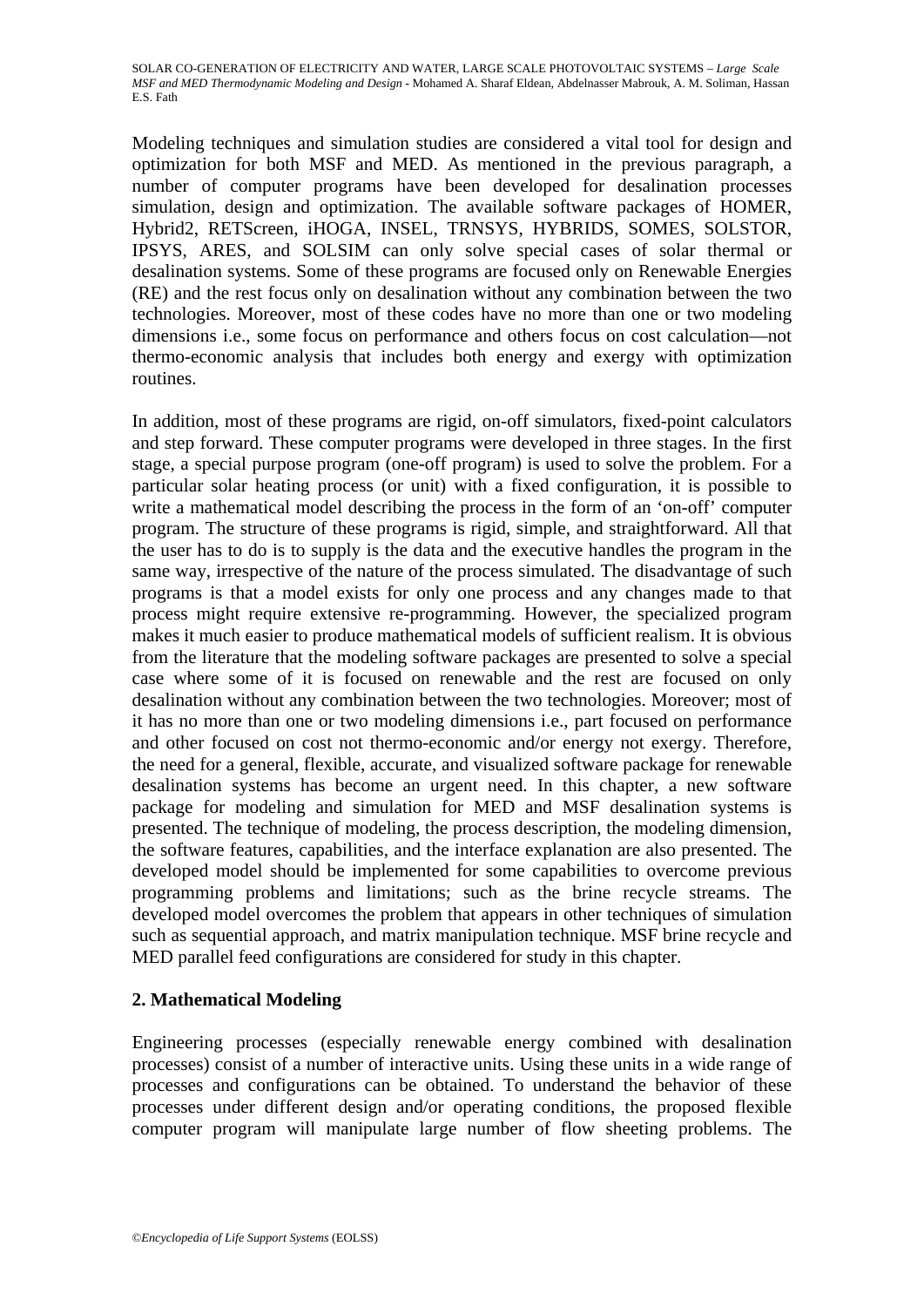process modeling technique will have some requisites such as the dimension of the technique utilized. The main modeling dimensions are:

- The mathematical technique environment (MTE).
- The simulation types.
- The data analysis type.

The MTE is normally decided by the programmer from the beginning by choosing the program language or technique. The MTE is also divided into three main categories: the first is called special purpose program (sequential or simultaneous marching), the second is a general-purpose program (sequential or simultaneous modular approaches), and the third is a new visual system program (subsystems are broken to physical, functional, or both concepts). The simulation type is considered a very important dimension because it can decide the direction of the program. This simulation type can be generally divided into three classes: (a) performance, (b) design, and (c) optimization. In the performance type (a), the variables associated with the feed streams to a process unit and all design parameters (such as PV module area, PV panel's dimensions, etc.) are assumed to be known. The variables associated with the internal and output streams are the unknowns. In the design problem (b) (the present work), some design parameters (areas, dimensions, voltage, current, number of cells, unit cost, etc.) and/or feed variables are left unspecified and become unknown. The known streams are the broader streams of the process such as the power of the PV module or the system productive. The optimization problem (c) differs from the design problem in that the number of equality constraints is smaller than that of the variables left unspecified. The unspecified variables are now calculated so as to minimize an objective function (usually the cost or specific power consumption), normally of economic nature. The data analysis dimension depends on the programmer's choice. More analyses mean more generality and more capabilities added to the developed code. For this work, the available analyses are: (i) energy, (ii) exergy, (iii) cost, and (iv) thermo-economic. The programmer has to decide the methodology from the beginning i.e., building the numerical model according to the dimension. Therefore, a new visual system program by the use of MatLab/SimuLink should be built to solve design, performance and optimization types of simulation and to run all possible types of output data analyses of energy, exergy, cost, and thermos-economic. The mathematical approaches that are used in the analysis for solar desalination plants are basically preformed according to the  $1<sup>st</sup>$  and  $2<sup>nd</sup>$  laws of thermodynamics. For any system under steady state, the mass, energy, and entropy balances equations under steady state condition should be developed as follows:

$$
\sum \dot{m}_{\rm in} - \sum \dot{m}_{\rm out} = 0 \left( \text{kg/s} \right),\tag{1}
$$

$$
\sum \dot{e}_{\rm in} - \sum \dot{e}_{\rm out} = 0 \left( kJ/kg \right), \tag{2}
$$

$$
\sum \dot{s}_{\rm in} - \sum \dot{s}_{\rm out} = 0 \left( kJ/kg^{\circ}C \right). \tag{3}
$$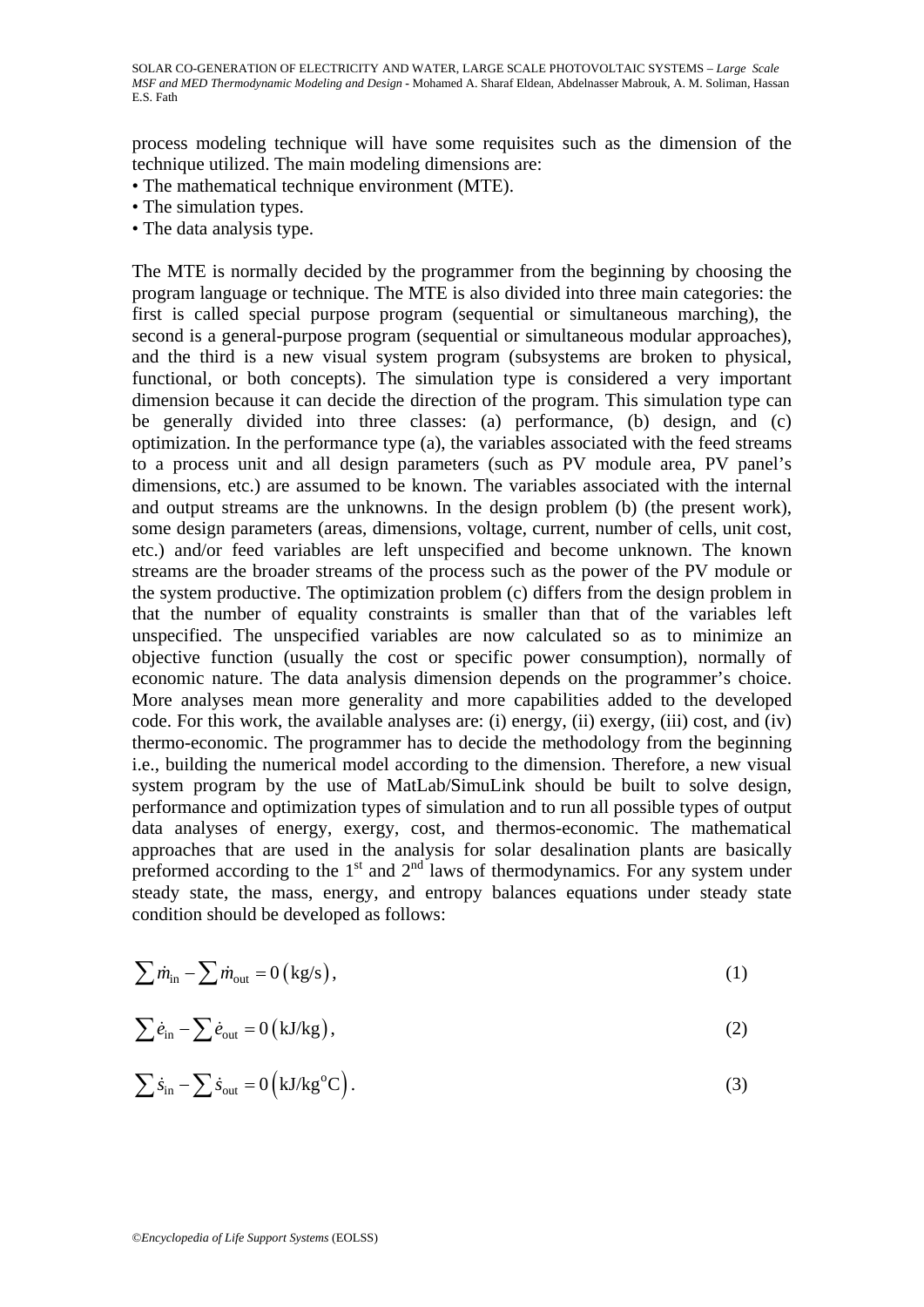Unlike energy, which is conserved in any process according to the first law of thermodynamics, exergy is destroyed due to irreversibility taking place in any process, which manifests itself in entropy creation or entropy increase. The general form of the availability is defined by the following equation;

$$
A_2 - A_1 = A_q + A_w + A_{fi} - A_{fo} - I \t\t(4)
$$

where  $A_2 - A_1 = 0$  is the non-flow availability change in steady state condition,

$$
A_{\rm q} = \sum_{j} \left( 1 - \frac{T_{\rm amb}}{T_j} \right) Q_j
$$

is the availability transfer due to the heat transfer between the control volume and its surroundings,  $A_{q} = -W_{cy} + P_{q}(V_{2} - V_{1})$  is equal to the negative value of the work produced by the control volume but in most cases the control volume has a constant value; therefore  $A_w$  can be further simplified. And  $I = T_{amb} \times S_{gen}$  is the availability destruction in the process. The flow availability expressed as

$$
A_{\rm fi} - A_{\rm fo} = \sum_i \dot{m}_i a_i - \sum_o \dot{m}_o a_o
$$

So the general form in steady state condition would become;

$$
0 = A_{q} + A_{w} + A_{fi} - A_{fo} - I.
$$
 (5)

Thermo-economics is the branch of engineering that combines exergy analysis and economic principles to provide the system designer or operator with information not available through conventional energy analysis and economic evaluations but is crucial to the design and operation of a cost effective system. In a conventional economic analysis, a cost balance is usually formulated for the overall system operating at steady state as follows:

$$
\sum_{out} \dot{C} = \sum_{in} \dot{C} + Z^{IC\&OM} \tag{6}
$$

where  $\dot{C}$  denotes the cost rate for the inlet/outlet streams, and  $Z^{IC&OM}$  is the capital investment and operating and maintenance costs. In exergy costing a cost is associated with each exergy stream. Thus, for inlet and outlet streams of matter with associated rates of exergy transfer  $E_{\text{i}o}$ , power *W*, and the exergy transfer rate associated with heat transfer  $E<sub>a</sub>$  it can be written as follows;

$$
\dot{C}_i = c_i \dot{E}_i \, , \, \dot{C}_o = c_o \dot{E}_o \tag{7}
$$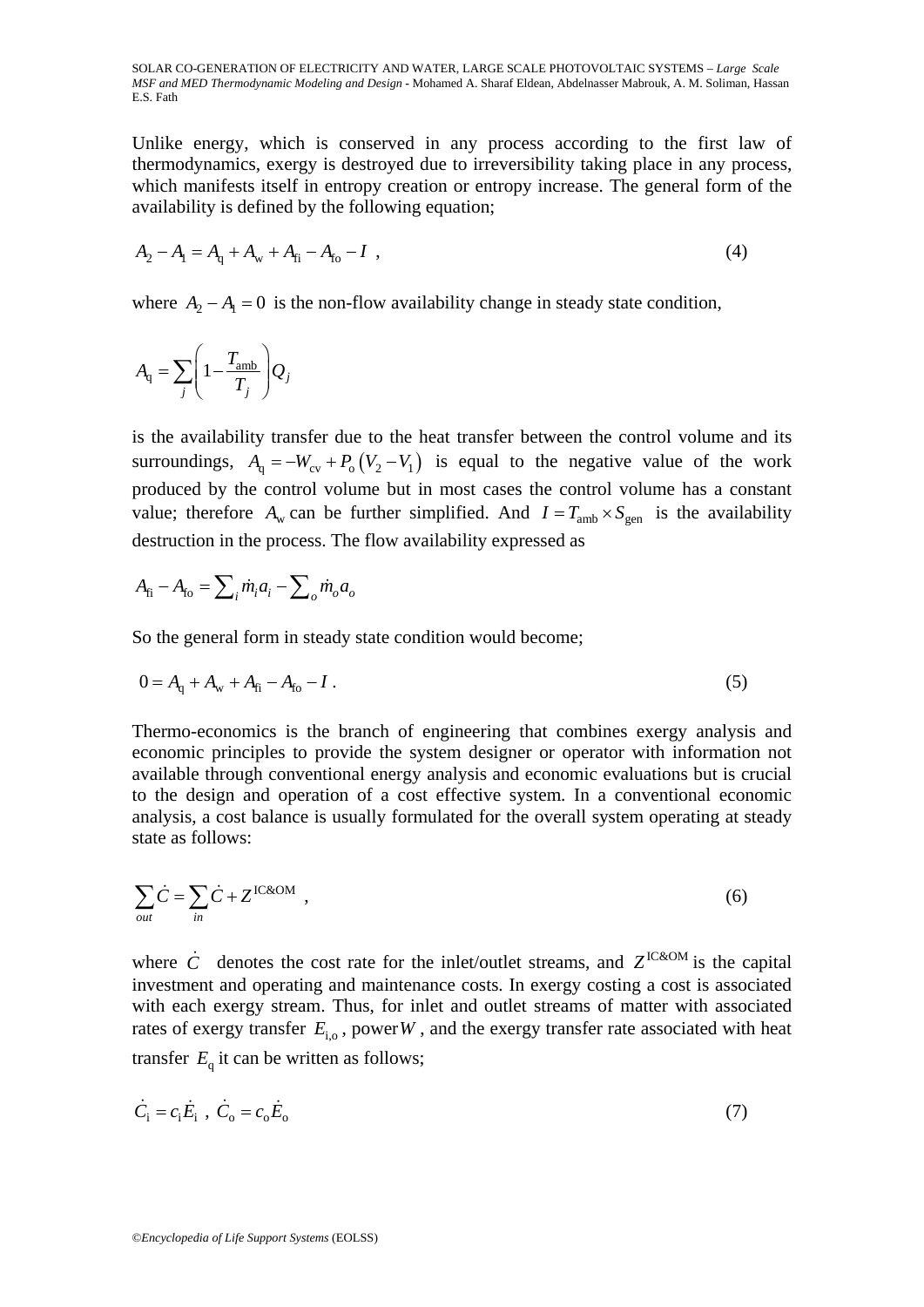$$
\dot{C}_{\rm w} = c_{\rm w} \dot{W} \,, \tag{8}
$$

$$
\dot{C}_{\mathbf{q}} = c_{\mathbf{q}} \dot{E}_{\mathbf{q}},\tag{9}
$$

where  $c_{i_0,w_0}$  denote average costs per unit of exergy in \$/kJ for inlet (i), outlet (o), power  $(w)$ , and energy  $(q)$  respectively. Figure 1 shows the flow diagram of the process energy flow.



Figure 1. Flow streams considered across any process.

#### TO ACCESS ALL THE **37 PAGES** OF THIS CHAPTER, Visit[: http://www.eolss.net/Eolss-sampleAllChapter.aspx](https://www.eolss.net/ebooklib/sc_cart.aspx?File=E6-107-15)

#### **Bibliography**

- -

El-Sayed Yehia M. (1999) Thermodynamics and Thermoeconomics, *Int.J. Applied Thermodynamics*, ISSN 1301-9724, Vol.2 (No.1), pp.5-18, March-1999

Mabrouk, A.A., A.S. Nafey, H.E.S. Fath, (2007a) Analysis of a new design of a multi-stage flash– mechanical vapor compression desalination process, *Desalination* 204 482–500. [This is a research paper related to a new design configuration by combining between MSF and MVC for the enhancement of the desalination process]

Mabrouk, A.A., Hassan El-Banna S. Fath,(???) Experimental study of high-performance hybrid NFMSF desalination pilot test unit driven by renewable energy, DOI:10.1080/19443994.2013.773860. [This paper is about the enhancement of the MSF process using Nanofiltration unit. Renewable energy system was used for that purpose.]

Mabrouk, A.A., A. S. Nafey, H. E. S. Fath, (2007b) Thermoeconomic analysis of some existing desalination processes, *Desalination* 205 354–373.[This paper addressed the exergy and cost analysis of some desalination processes such as MED, MSF, and reverse osmosis.]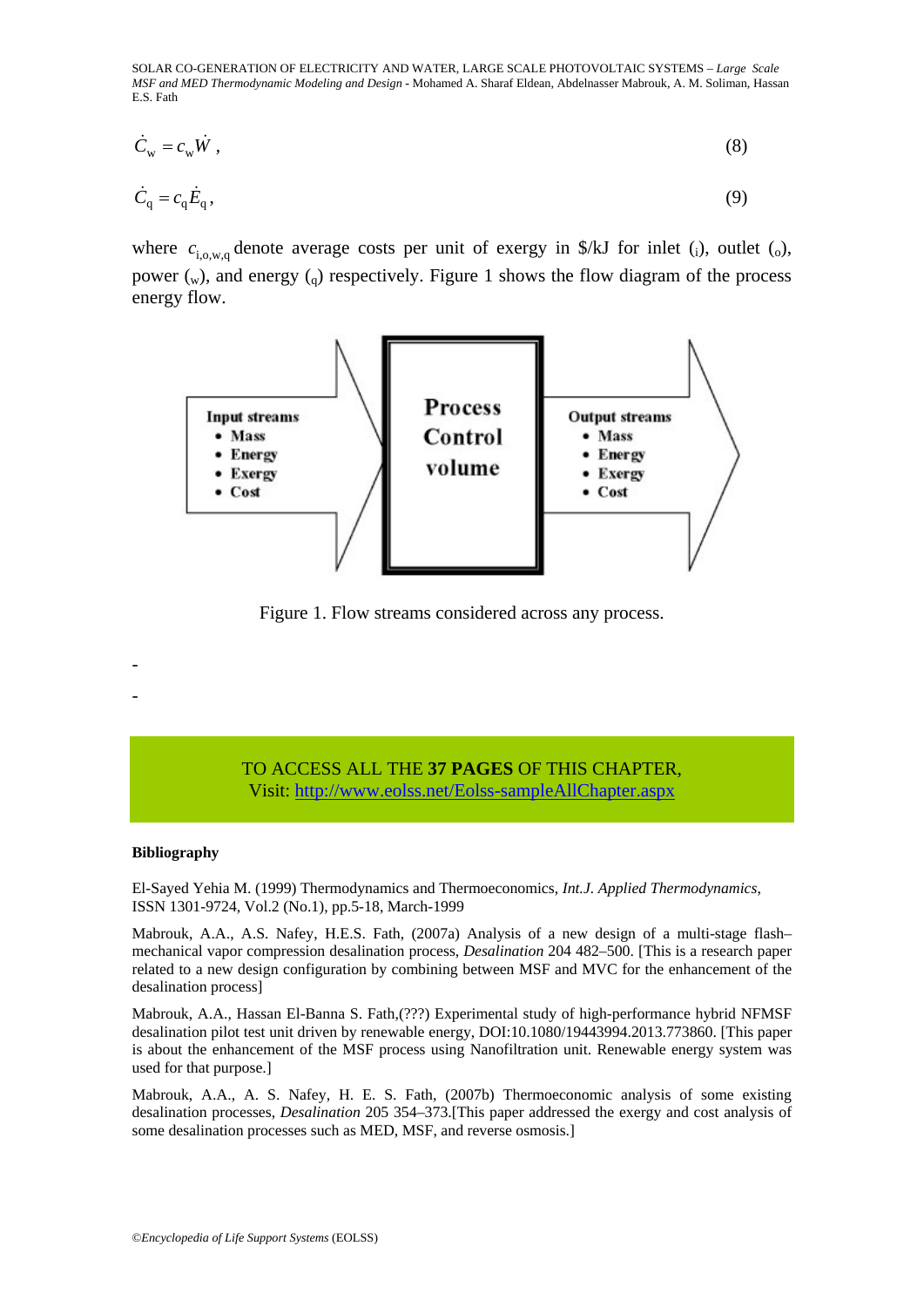Mabrouk, A.A., A. S. Nafey, H. E. S. Fath, (2006) Thermo-economic investigation of multi effect evaporation (MEE) and hybrid multi effect evaporation-multi stage flash (MEE-MSF) systems, *Desalination* 201, 241–254. [This paper addressed the exergy and cost analysis of the combination between MSF and MED processes.]

Gambier Adrian, Essameddin Badreddin, (2004) Dynamic modelling of MSF plants for automatic control and simulation purposes: a survey, *Desalination* 166, 191-204. [This paper is about a survey related to modeling techniques that been used for the simulation of MSF processes.]

El-Nashar Ali M., (2001) The economic feasibility of small solar MED seawater desalination plants for remote arid areas, *Desalination* 134, 173–186. [This paper is about a feasibility study related to solar desalination system. MED has been combined with solar thermal energy for arid and semi-arid regions.]

Nannarone Alessandro, Claudia Toro, Enrico Sciubba, (2017) Multi-Effect Distillation Desalination Process: Modeling and Simulation, proceedings of ECOS -the 30<sup>th</sup> international conference on efficiency, cost, optimization, simulation and environmental impact of energy systems July 2-july 6, 2017, San Diego, California, USA, https://www.researchgate.net/publication/318207357. [This conference paper is about modeling, simulation, and optimization of the MED desalination process.]

Bernhard M, Zarza E. (1996) Advanced MED solar desalination plants: Configurations, costs, futureseven years of experience at the Plataforma Solar de Almeria (Spain), *Desalination* 108, 51-58. [This paper is about MED combination with solar PTC where the test rig location was in Plataforma solar de Almeria, Spain.]

Fath H. (2000) Desalination technology: The role of Egypt in the region. Fifth International Water Technology Conference, Alexandria, Egypt. [This conference paper is about the desalination situation in Egypt as a review case study.]

Henghua Lv, Yan Wang, Lianying Wu, Yangdong Hu, (2019) Numerical simulation and optimization of the flash chamber for multi-stage flash seawater desalination, *Desalination* 465, 69–78. [This paper is about modeling and simulation of the flashing process.]

Hamid Rezvani Dastgerdi, Peter B. Whittaker, Hui Tong Chua, (2016) New MED based desalination process for low-grade waste heat, *Desalination* 395, 57–71. [This paper is about the use of waste heat as a driving power for the MED desalination process.]

El-Dessouky Hisham T., Hisham M. Ettouney, Yousef Al-Roumi, (1999) Multi-stage flash desalination: present and future outlook, *Chemical Engineering Journa*l, 73, 173-190. [This paperwork is a review about MSF desalination process. Different configurations of the MSF have been presented in that work.]

El-Dessouky Hisham T, Hisham M. Ettouney, (2002) *Fundamental of salt water desalination*, Elsevier. [This book is about the modeling and simulation of different desalination techniques. Energy, cost and thermo-economic have been presented. Most of all types of desalination processes has been presented.]

Garcia-Rodriguez Lourdes, Carlos G6mez-Camacho. (1999) Conditions for economical benefits of the use of solar energy in multi-stage flash distillation. *Desalination* 125, 133-138. [This paper is about the benefits and feasibility of using solar thermal energy with MSF desalination process.]

Sharaf M. A, A.S. Nafey, Lourdes García-Rodríguez (2011) Exergy and thermo-economic analyses of a combined solar organic cycle with multi effect distillation (MED) desalination process. *Desalination* 272, 135–147. [This paper is about the analysis of different configurations of the MED. Optimization of different configurations has been presented with the combination with solar organic Rankine cycle.]

Darwish M.A., A. Alsairafi, (2004) Technical comparison between TVC/MED and MSF, *Desalination* 170 (3), 223–239. [This paper is about the comparison between TVC and MSF desalination techniques.]

Darwish M.A., Hassan K. Abdulrahim, (2008) Feed water arrangements in a multi-effect desalting system, *Desalination* 228, 30–54. [This paper is about the comparison between different feed configurations through the MED desalination. Forward feed, backward feed, forward feed heaters, and parallel feed configurations have been compared to each other's.]

Darwish M.A., Faisal Al-Juwayhel, Hassan K. Abdulraheim, (2006) Multi-effect boiling systems from an energy viewpoint, *Desalination* 194, 22–39. [This paper is about energy and exergy analysis related to multi effect boiling distillation process.]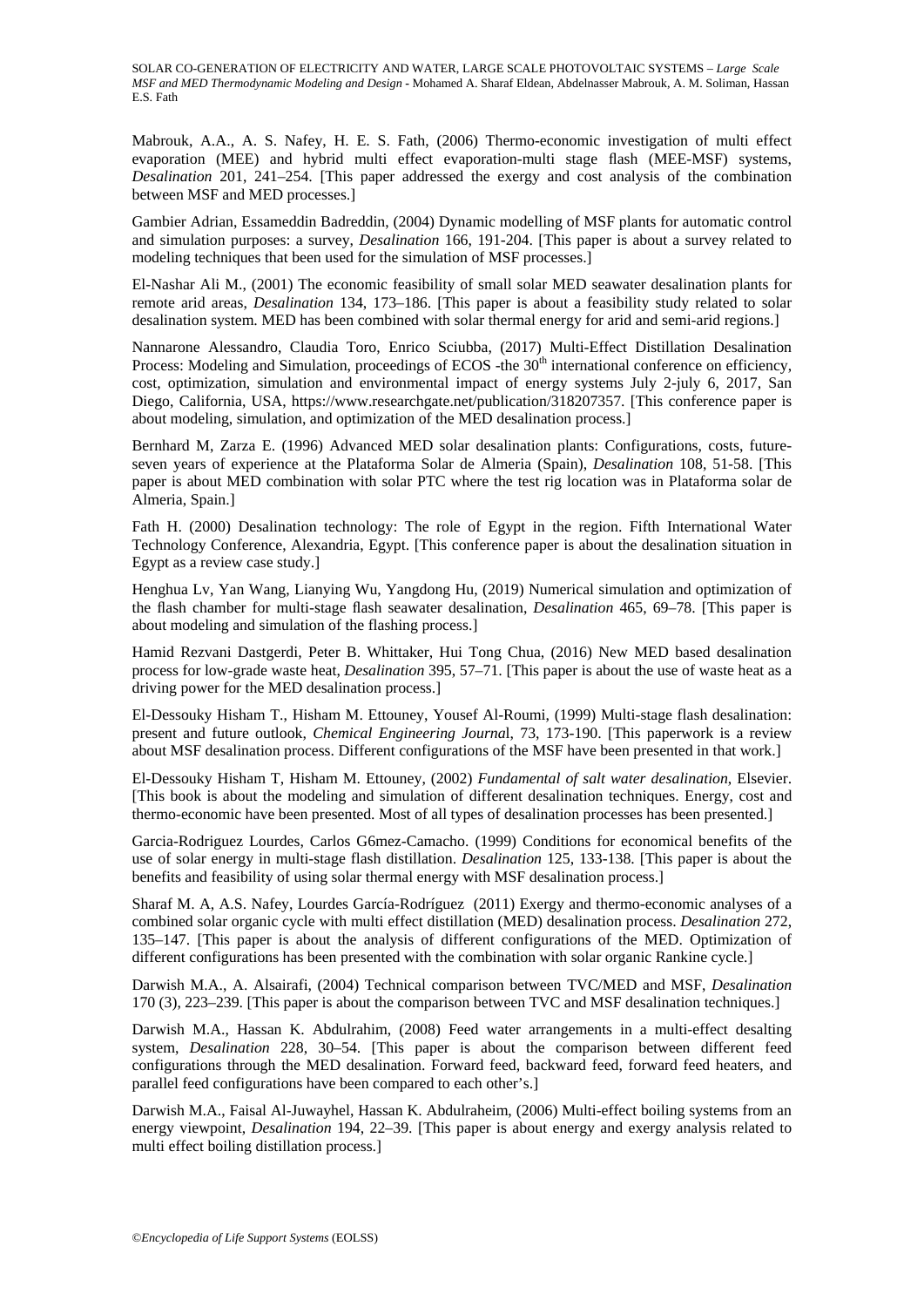Al-Hamahmy Mohamed, Hassan E.S.Fath, Khalil Khanafer, (2016) Techno-economical simulation and study of a novel MSF desalination process, *Desalination* 386, 1–12. [This paper is about exergy and thermo-economic analysis of MSF desalination process. A new thermo-economic cost analysis terms have adopted.]

Tanvir M.S., I.M. Mujtaba, (2008) Optimization of design and operation of MSF desalination process using MINLP technique in gPROMS, *Desalination* 222, 419–430.[This paper is about the use of gPROMS in order to optimize and enhance the MSF for higher production rate.]

Patricia Palenzuela, Ashraf S. Hassan, Guillermo Zaragoza, Diego-C. Alarcón-Padilla, (2014) Steady state model for multi-effect distillation case study: Plataforma Solar de Almería MED pilot plant, *Desalination* 337, 31–42. [This paper is about design analysis of MED as a case study in Plataforma solar de Almeria, Spain.]

Talebbeydokhti Peyman, Andrea Cinocca, Roberto Cipollone, Barbara Morico, (2017) Analysis and optimization of LT-MED system powered by an innovative CSP plant, *Desalination* 413, 223-233. [This paper is about powering MED under low temperature. CSP has been used for the power delivery to the MED.]

Thomas P.J., Souvik Bhattacharyya, A.Patra and G.P. Rao, Steady state and dynamic simulation of multistage flash desalination plants: A case study, *Computers and Chem. Engg*., Vol. 22, No. 10, pp. 1515- 1529, 1998. [This paper is about modeling and simulation processes under dynamic modeling for MSF.]

Ihm Seungwon, OthmanY.Al-Najdi, Osman A. Hamed, Gabjin Jun, Hyunchul Chung, (2016)Energy cost comparison between MSF, MED and SWRO: Case studies for dual purpose plants, *Desalination* 397, 116–125. [This paper is a useful comparison between thermal and membrane desalination processes. Cost reduction optimization has been considered in that paper.]

Dong Zhe (2019), Miao Liu, Xiaojin Huang, Yajun Zhang, Zuoyi Zhang, Yujie Dong, Dynamical modeling and simulation analysis of a nuclear desalination plant based on the MED-TVC process, *Desalination* 456, 121–135. [Dynamic modeling and simulation analysis have been considered in this paper for MED-TVC. Nuclear power has been used for that purpose.]

Sharaf Mohamed A. (2011) Design and simulation of solar desalination systems, PhD Thesis. Suez University, Faculty of Engineering, Suez, Egypt. [This is about modeling and simulation of solar desalination processes. CSP via parabolic trough collector has been used. Different working fluids have been also examined. Thermo-economics technique of modeling has been adopted as a regulation term about the desalination comparisons.]

http://www.mathworks.com/index.html

#### **Biographical Sketches**

**Mohamed A. Sharaf Eldean** is a specialist in modeling, design, and simulation of renewable desalination systems. He is awarded the PhD in design and simulation of solar desalination systems. His master's degree was in the field of manufacturing a small solar desalination unit (solar-MSF type). He was awarded his B.Sc degree in mechanical engineering. Currently, he is a full-time teacher at the University of Suez-the College of Petroleum and Mining - Energy Engineering Department. He is also a member of the Board of Suez and Engineers Association official of the Cultural Committee. He is a permanent reviewer (Editorial Board Member) of *Modern Applied Science Journa*l-Canadian Center of Science and Education and Editorial Board of our journal, entitled *Insight - Energy Science*. He also participated in several international projects with the European Union in the field of solar energy and water desalination. Moreover, he has many of the research papers in the field of solar desalination. He has awarded a top reviewer certificate in 2011 and 2012 from *Desalination* Journal. He is the creator and owner of REDS software library (www.redslibrary.com).

**Abdelnasser Mabrouk** is currently working at Qatar Environment and Energy Research Institute in desalination technology development from prototype to pilot scale. He is leading the advanced MED desalination technology using pilot plant facility which is based on novel ideas to reduce energy consumption and reduce water cost. He is also working at the College of Science and Engineering, HBKU to teach desalination technology and rolling scientific advisory for MSc and PhD students. He has